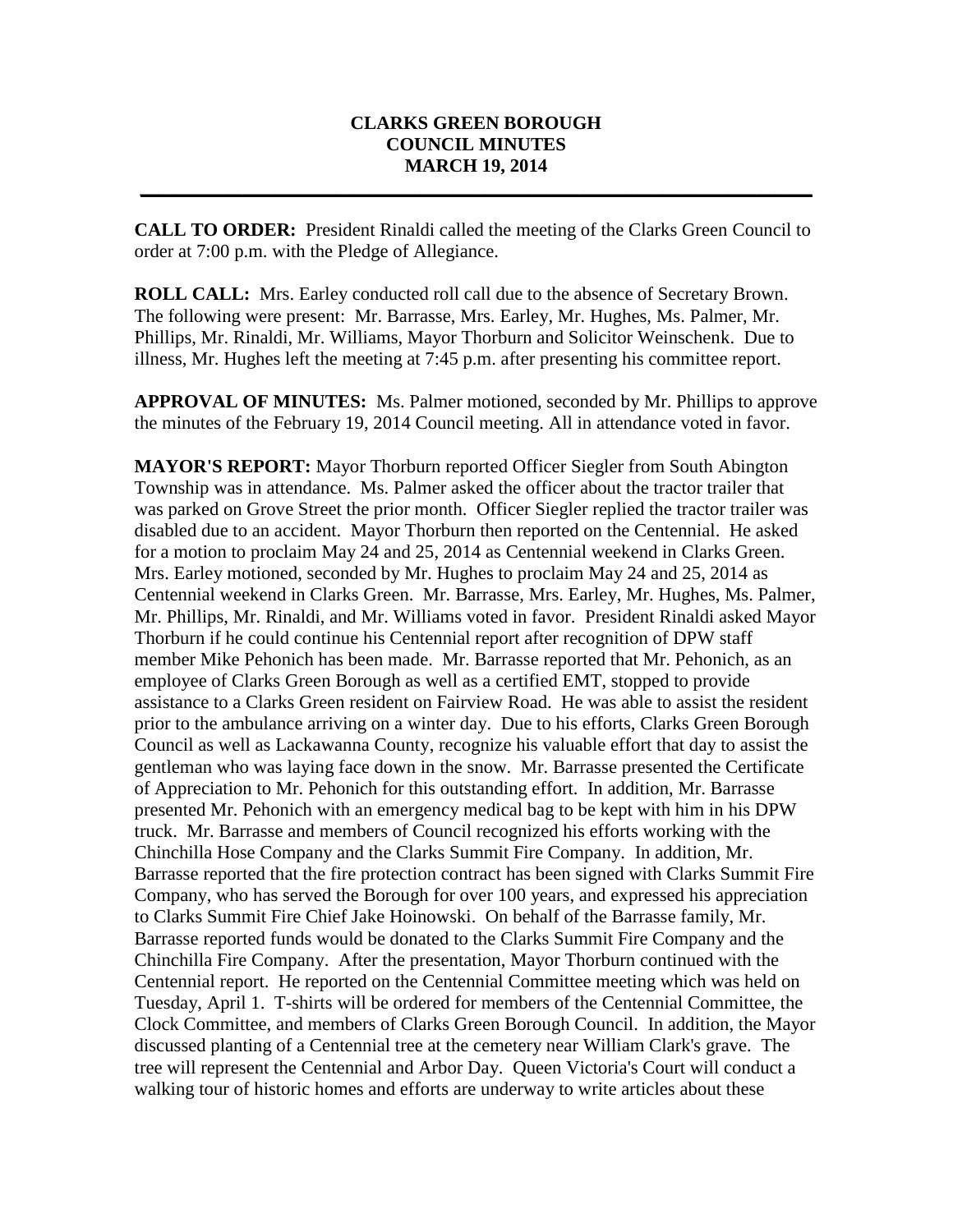homes. In addition, work is currently underway to prepare a pamphlet to be distributed during the centennial containing the history of Clarks Green and a listing of the donors. Mayor Thorburn reported on the health fair which will be conducted at the Scranton Heart Institute office located next to the Borough building. He will ask Mrs. Smith if the Borough could place a donation jar at the health fair to collect donations for a defibrillator. In addition, the Mayor reported on a Veteran's ceremony at the time of clock dedication. He also reported on tent rentals, porta-potty rentals, and the Centennial photographer. Mrs. Earley reported the grant request in the amount of \$500.00 has been submitted. Mr. Rinaldi reported the invitations to the Federal, State and County officials have been mailed. Invitations to local Borough officials will be sent out closer to the Centennial event. Mayor Thorburn also mentioned Mrs. Barrett reported several donations have been received and several more pavers have been ordered. He reported the next Centennial meeting will be held April 1. Mrs. Palmer reported she has spoken to two Clarks Summit Council members, who are Veterans, regarding starting the Memorial Day parade in Clarks Green and asked the Mayor if he had heard from them. He replied the latest word he had received from the Commander of the VFW is that it would be too involved with insurance coverage, and closing two different state roads. Mr. Williams suggested contacting the Abington Life magazine to relay information about the Centennial.

**VISITORS:** Greg Pascale, Attorney for AAJRB; Meredith Colohan, 505 Electric Street, Scranton.

**PUBLIC COMMENT:** Greg Pascale, who was in attendance on behalf of the Rec Board, reported the Local Share Account grant has been closed out and according to a letter received from the Department of Community and Economic Development, needs to be audited. Clarks Green needs to take that action and the Rec Board will reimburse the Borough for that cost. Mrs. Hughes asked for a copy of the letter requesting the audit. Mr. Pascale provided Council with the copies. Mr. Hughes will follow up on this request.

**LACKAWANNA COUNTY COMMUNITY RELATIONS:** Mr. Hetman reported on a public hearing for CDBG funding. He also noted the Armed Forces parade will be held on Saturday, May 17th at 11 a.m. in Scranton and on Saturday, April 26 a Bike Safety Fair will take place at McDade Park from 11 a.m. until 1 p.m. Last year 550 children participated. In addition, he discussed new services available through Area Agency on Aging. President Rinaldi presented Mr. Hetman with a Certificate of Appreciation from Clarks Green Borough for his invaluable contribution to the residents of Lackawanna County and Clarks Green Borough with his creation of the Code Blue weather alert program. Mr. Hetman expressed his thanks to the members of Council.

**TREASURER'S REPORT AND BILL APPROVAL:** Mr. Hughes presented the Treasurer's report which was filed for audit. Current fund balances are as follows:

| Capital Fund Money Market        | <sup>S</sup> | 23,515.33  |
|----------------------------------|--------------|------------|
| <b>Centennial Checking</b>       |              | 2,057.91   |
| General Fund Checking            |              | 160,853.25 |
| <b>General Fund Money Market</b> |              | 35,241.62  |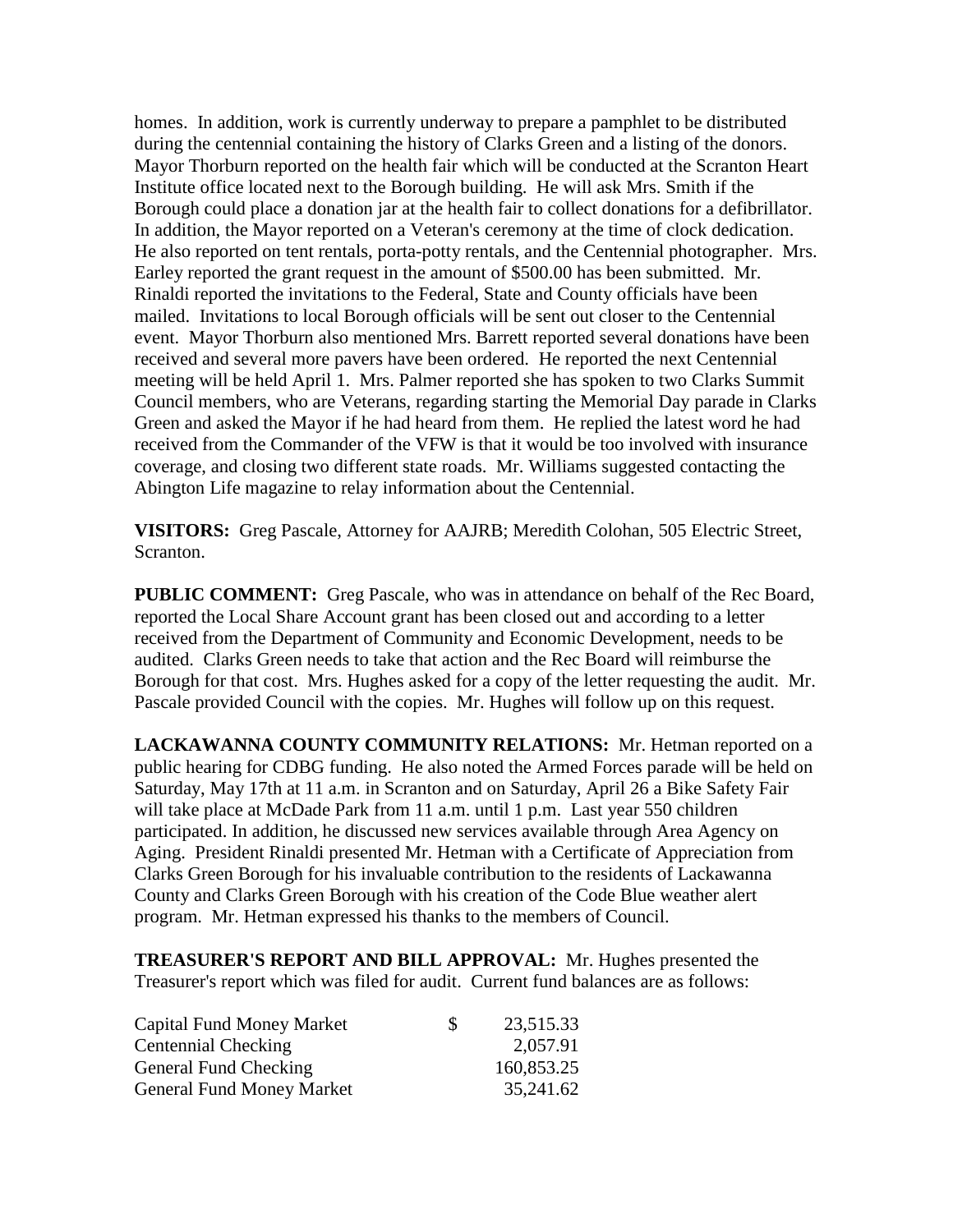| Sewer Fund Checking            |    | 161,553.31 |
|--------------------------------|----|------------|
| <b>Sewer Fund Money Market</b> |    | 84,918.97  |
| <b>State Funds Checking</b>    |    | 38,232.38  |
| <b>Total Checking/Savings</b>  | -S | 506,372.77 |

Mr. Hughes asked Solicitor Weinschenk if the sewer lien satisfaction fee in the amount of \$84.00 can be billed to the resident. The Solicitor replied that it cannot. Mr. Hughes then compared current checking account figures with last year's and last month's amounts. With no questions from Council, Mr. Hughes motioned, seconded by Mr. Phillips to accept the Treasurer's Report and ratify the payment of the bills. Mr. Barrasse, Mr. Hughes, Mrs. Earley, Ms. Palmer, Mr. Phillips, Mr. Rinaldi and Mr. Williams voted in favor. Mr. Hughes then discussed the budget analysis and gave an update on sewer payments. Mr. Hughes motioned, seconded by Ms. Palmer, to request a proposal from Murphy and Dougherty to conduct an audit of the Local Share Grant for the year 2009. Mr. Hughes, Mr. Barrasse, Mrs. Earley, Mr. Phillips, Ms. Palmer, Mr. Rinaldi, and Mr. Williams voted in favor. After presenting his reports, Mr. Hughes asked to be excused from the meeting due to illness.

**SOLICITOR'S REPORT:** Solicitor Weinschenk presented Ordinance 2-2014, the Stormwater Management Ordinance and Ordinance 3-2014, the Prohibitive Discharge Ordinance. Both of these ordinances are required by DEP. These have been taken from sample ordinances with changes being made by the Borough Engineer, Jack Scheuer. Solicitor Weinschenk reported these Ordinances replace part one (1) of our Stormwater Management Ordinance which is in Chapter 26 of the Ordinance book and enacts a new Chapter 2 to that Chapter 26. President Rinaldi reminded Council these Ordinances have been advertised and are available for public inspection in the Borough office.Ms. Palmer motioned, seconded by Mrs. Earley to adopt Ordinance 2-2014. Mr. Barrasse, Mrs. Earley, Mr. Williams, Mr. Phillips, Mr. Rinaldi, and Ms. Palmer voted in favor. Mr. Barrasse motioned, seconded by Mr. Williams to adopt Ordinance 3-2014. Mrs. Earley, Mr. Williams, Mr. Phillips, Mr. Rinaldi, Mr. Barrasse and Ms. Palmer voted in favor.

**BUILDING & GROUNDS:** Mr. Phillips reported on the handicapped accessible door project. He reported Mr. Rinaldi has been working with George Kelly's office. Mr. Rinaldi stated two (2) proposals have been received for the automatic door openers for handicapped accessibility. Stanley Access Technologies submitted a proposal in the amount of \$2500.00 for the front door. High Mountain Hardware, Inc. submitted a proposal for \$5185.00 for the front door. He and Mr. Phillips are in the process of perfecting the application for the Community Re-Investment Grant. Mr. Rinaldi reported to Mr. Hetman, Lackawanna County Community Outreach representative, the Borough is currently in the process of purchasing a defibrillator for the Borough. His question for Mr. Kelly is whether the Borough can have both of those items in the same application or whether we need separate applications. Mr. Hetman will find out and report back to Mr. Rinaldi.

**HEALTH & SAFETY:** Mr. Barrasse discussed the EMT bag which was presented earlier in the evening to Mr. Pehonich. The bag was donated by a firm that wishes to remain anonymous. The bag contains an oxygen tank, of which the donor will replace as needed. Mr. Barrasse shared news articles and memories about his Uncle Chas who lost his life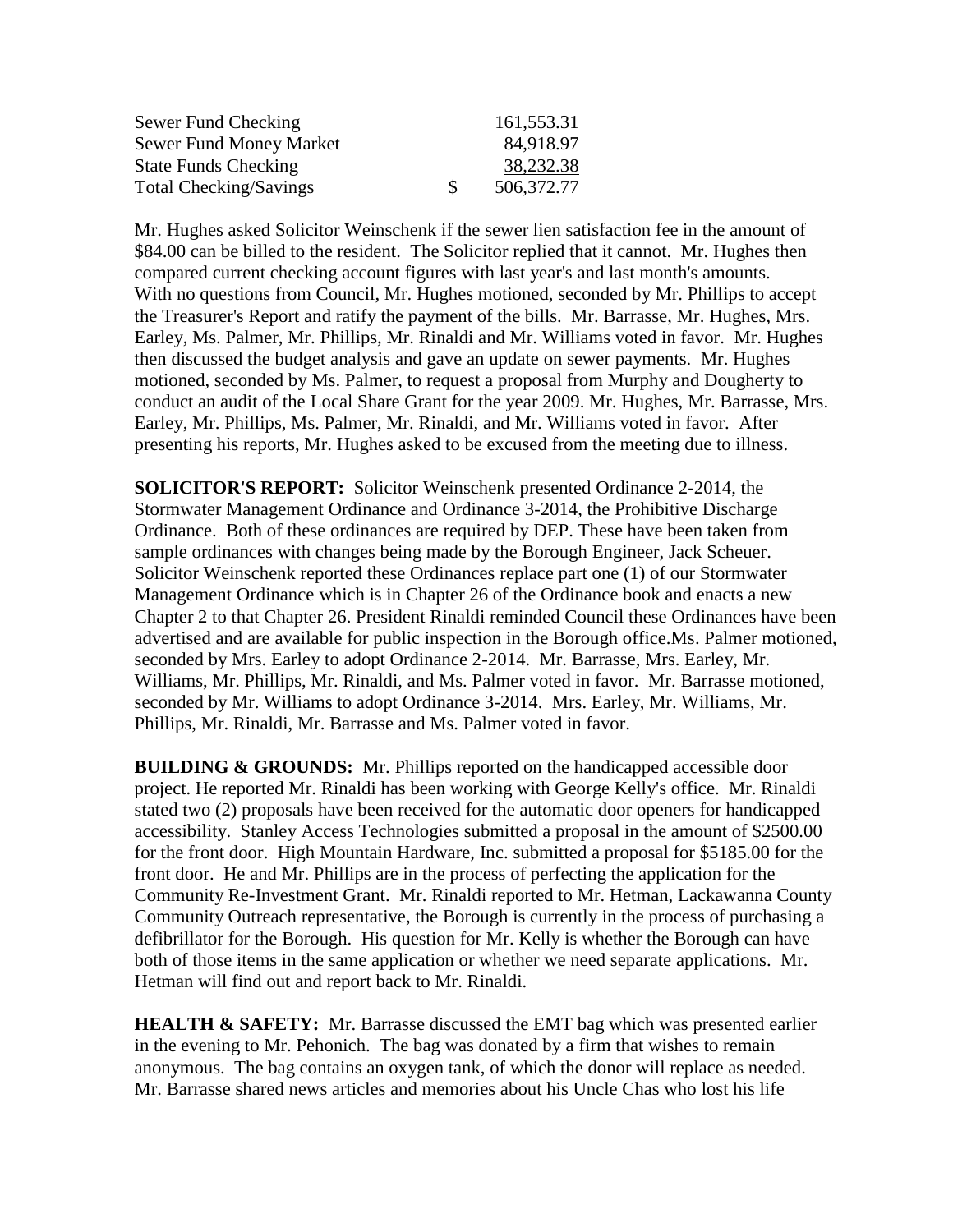trying to save other residents in a fire which destroyed the rooming house in which he lived in Bethlehem, Pennsylvania. In addition, he thanked members of Council for their support to help make Clarks Green Borough a safer place to live.

**PUBLIC WORKS:** Mr. Earley discussed the State of Emergency Assistance, after Mayor Thorburn mentioned it at the prior Council meeting. Mr. Earley spoke with the DPW Foreman who told her that it would allow the Borough to suspend bidding requirements for emergency repairs or purchases. Mr. Earley then asked for a motion to prepare the bidding documents for this year's paving program. Ms. Palmer motioned, seconded by Mr. Barrasse to prepare the bidding documents for this year's paving program. Mr. Barrasse, Mr. Rinaldi, Mr. Williams, Ms. Palmer, Mrs. Earley and Mr. Phillips voted in favor. Mrs. Earley reported the former summer DPW worker has contacted the DPW Foreman asking to return to work for the Borough this summer. Mrs. Earley motioned, seconded by Ms. Palmer to allow Dean Salmon to work for the Borough this summer. Mr. Phillips, Mrs. Earley, Ms. Palmer, Mr. Barrasse, Mr. Rinaldi, and Mr. Williams voted in favor. On March 18, Mr. Rinaldi attended a meeting regarding the paving update and detour information. In addition, he and the DPW Foreman will attend a DEP meeting on March 25 concerning the MS4 report. In addition, Mrs. Earley reported the Borough is waiting to receive a work description from Borough Engineer Jack Scheuer regarding the stormwater issue on N. Abington Road. Once the report is received from Mr. Scheuer, Mrs. Earley will meet with PennDot and State Representative Flynn. The DPW Foreman has asked that he and his staff be allowed to attend a free seminar on paving techniques on April 2, from 8:00 - 3:00. Mr. Earley motioned, seconded by Mr. Phillips to allow the DPW staff to attend a free seminar on paving techniques on April 2, from 8:00 - 3:00. Mr. Phillips, Mr. Barrasse, Ms. Palmer, Mrs. Earley, Mr. Williams, and Mr. Rinaldi voted in favor. The resident on Vassar Avenue had contacted the Borough prior to the last Council meeting stating he would comply with the Borough request regarding his septic tank. Mrs. Earley is asking Council about contacting him now that the snow is gone. Mr. Rinaldi asked Mrs. Earley to send him a letter indicating to him to complete the work by May 31, 2014. Mr. Rinaldi discussed the MS4 report inspection which he and the DPW Foreman will attend on Tuesday, March 25, 2014. In addition, Mr. Rinaldi addressed the Abington Road detour. On Tuesday he and the DPW Foreman attended a meeting which was called by the contractor, Popple Brothers, to discuss their proposal to detour traffic while resurfacing Abington Road. Also in attendance were representatives from South Abington Township, Clarks Summit and Waverly which are the areas in which the project will take place. Mr. Rinaldi invited members of Council to review documents which Popple had distributed. There were a number of objections to the way the detours were going to be set up. After discussion, Popple will revise the plan and another meeting will be held to present another scenario to the municipalities. Popple asked the local municipalities to sign an agreement to their plan for the detours. The project will be in four phases. Mr. Rinaldi reported if everything went perfect, it would be about four (4) days for each phase. They would work 6:30 a.m. - 6:30 p.m. This work includes milling, with PennDot inspecting the work. If any problems exist, they would need to be fixed before paving. The four days for each phase is if no problems needed to be fixed. The second segment has to do with a detour involving Glenburn Road which was heavily objected to by Mr. Rinaldi, the DPW Foreman, and representatives from Waverly. As a local municipality, Clarks Green has control of Borough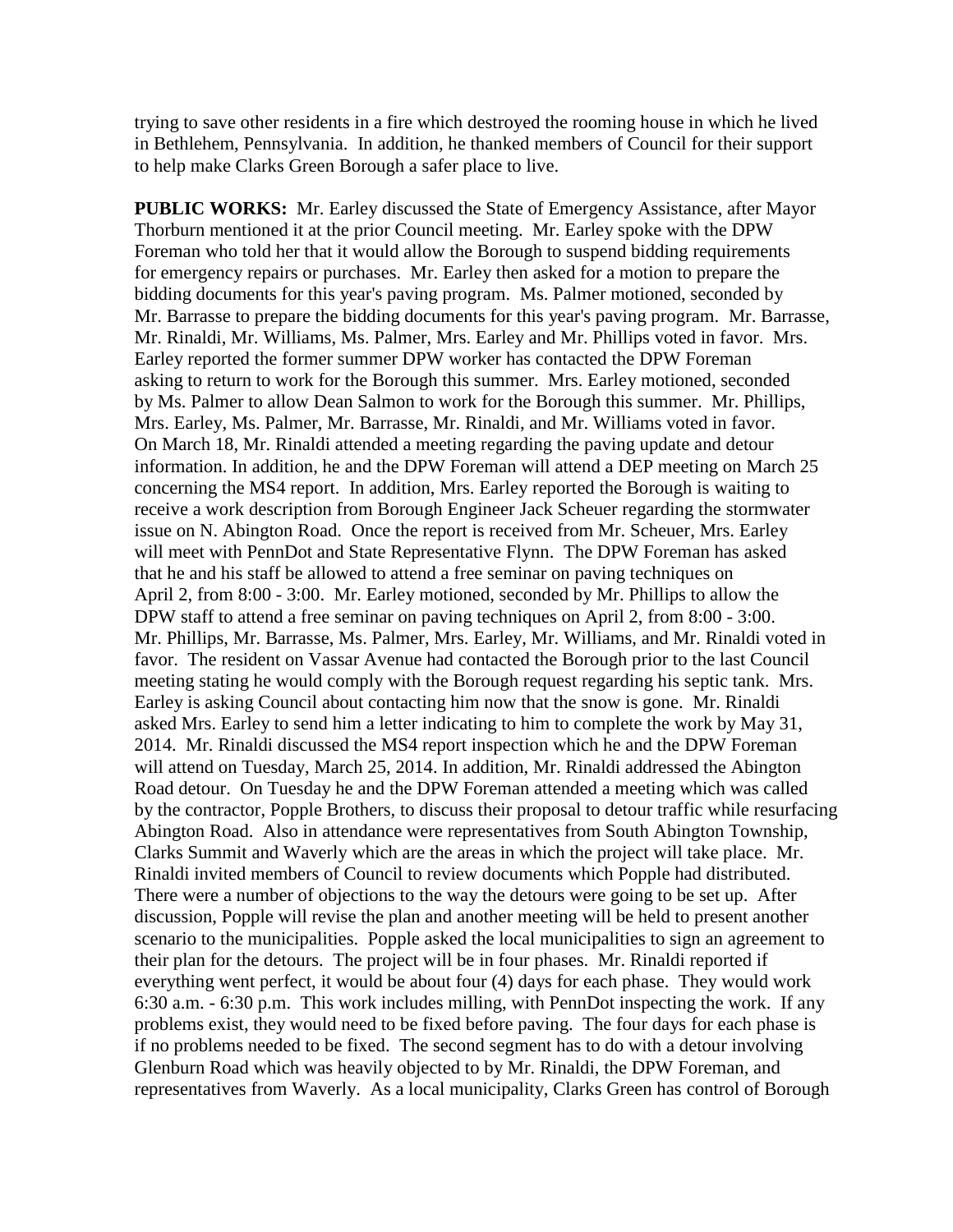roads only, and does not have control of State Routes. PennDot determines whether the detour plan is acceptable or not. PennDot assured the municipalities there would be one one lane of traffic heading in one direction continually throughout the project on Abington Road with the opposing lane being detoured. The project is anticipated to start the middle of April depending on the weather. Mayor Thorburn asked where the project would start. Mr. Rinaldi replied it would be at the intersection of Abington Rd. and Route 6, working North on Abington Road. PennDot will not allow the detour until the municipalities are in agreement. Should they not get the agreement, PennDot regulations allow them to flag a length of pavement two (2) miles long. Ms. Palmer reported she had received an e-mail regarding tar and chipping of dirt roads. She asked if this could be an option on some of the side streets due to minimizing of pot holes. Mr. Rinaldi replied that it is not an option due to a fact that it has to be a dirt road.

**REFUSE & RECYCLING:** Al Weinschenk reported the owner of County Waste, Tony Puorro, delivered the signed contracts, in duplicate, to him this afternoon. Included was the Performance Bond which provides for \$66,600.00 worth of coverage which is for one half of the first year. Every year he will provide the Borough with another Performance Bond equal to half of the project. It is one half due to six months notice if the Borough needed to find another hauler. Sol. Weinschenk reported that everything is in order for Council to sign the contract which is in effect for the next five (5) years and will expire in 2019. Mr. Rinaldi reported that he has signed the contract and Secretary Brown will sign it when she returns to the office on Friday. A fully executed copy will be delivered to Solicitor Weinschenk's office which he can provide to County Waste. Ms. Palmer reported on the tire recycling event, which was initiated by her. The dates for the recycling event are May 27-31, 2014. She will find out if Clarks Summit will be involved and Clarks Green can partner with them.

**PERSONNEL:** Mr. Williams distributed the Activity Reports which were completed by the Borough staff. These reports will be discussed at the next Work Session. Mr. Rinaldi discussed the Incident Report Form which he circulated by e-mail earlier in the day. He also reported that he will contact the resident who damaged a DPW vehicle when he threw a shovel at the truck, regarding restitution.

**AAJRB:** Ms. Palmer reported that she arrived at the Rec Board meeting a little late due to her attendance at the Earned Income Tax meeting. The Rec Board meeting consisted of an update from Jim Kane. The Rec Board is gearing up for the start of the softball season. Ms. Palmer reported that a couple of the Board members have a background in finance and are working on tracking the finances. Mr. Rinaldi and Ms. Palmer discussed her attendance at the Earned Income Tax meeting, which will be discussed at the next Work Session.

**ACOG:** Ms. Palmer discussed the February program where a speaker from Southwest Energy, Mike Narcavage, discussed the gas business. It was an informative and interesting meeting. A visit to a well pad is planned for the future. Mr. Rinaldi asked if the South Abington Township's Representative presented the Joint Uniform Construction Code Appeal Board to ACOG. Ms. Palmer replied that he did not.